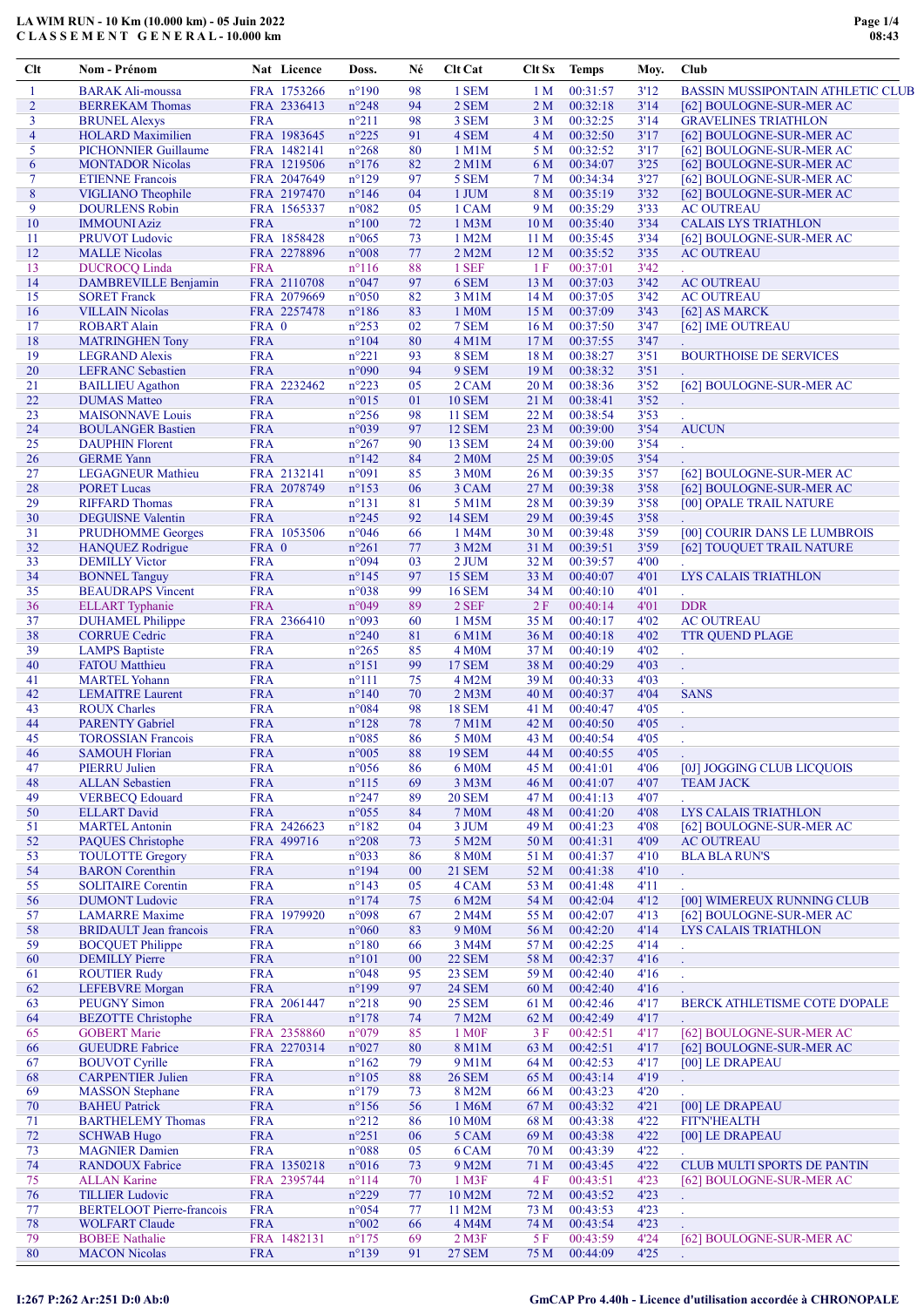## LA WIM RUN - 10 Km (10.000 km) - 05 Juin 2022 C L A S S E M E N T G E N E R A L - 10.000 km

| Clt        | Nom - Prénom                                    |                          | Nat Licence  | Doss.                            | Né       | <b>Clt Cat</b>                | Clt Sx           | <b>Temps</b>         | Moy.         | Club                                          |
|------------|-------------------------------------------------|--------------------------|--------------|----------------------------------|----------|-------------------------------|------------------|----------------------|--------------|-----------------------------------------------|
| 81         | <b>ANQUEZ Erwan</b>                             | <b>FRA</b>               |              | $n^{\circ}236$                   | 04       | 4 JUM                         | 76 M             | 00:44:12             | 4'25         |                                               |
| 82         | <b>BECQUET Christophe</b>                       | <b>FRA</b>               |              | $n^{\circ}222$                   | 79       | 10 M1M                        | 77 M             | 00:44:15             | 4'25         | <b>BLA BLA RUN</b>                            |
| 83         | <b>BATILLIOT</b> Dominique                      | <b>FRA</b>               |              | $n^{\circ}138$                   | 65       | 1 M4F                         | 6 F              | 00:44:16             | 4'26         | <b>LATEAM JACK</b>                            |
| 84         | <b>BUY</b> Jacques                              | <b>FRA</b>               |              | $n^{\circ}106$                   | 58       | 2 M5M                         | 78 M             | 00:44:23             | 4'26         | <b>TEAM JACK</b>                              |
| 85         | <b>DEGARDIN David</b>                           | <b>FRA</b>               |              | $n^{\circ}070$                   | 79       | 11 M1M                        | 79 M             | 00:44:31             | 4'27         |                                               |
| 86         | <b>FORYCKI</b> Ludovic                          | <b>FRA</b>               |              | $n^{\circ}242$                   | 80       | 12 M1M                        | 80 M             | 00:44:37             | 4'28         | t.                                            |
| 87         | <b>PARENT Blaise</b>                            | <b>FRA</b>               |              | $n^{\circ}133$                   | 79       | 13 M1M                        | 81 M             | 00:44:45             | 4'28         | ä,                                            |
| 88         | <b>MOLMY</b> David                              | <b>FRA</b>               |              | $n^{\circ}228$                   | 68       | 4 M <sub>3</sub> M            | 82 M             | 00:44:50             | 4'29         |                                               |
| 89         | <b>BOURDON Jerome</b>                           | <b>FRA</b>               |              | $n^{\circ}$ 144                  | 77       | 12 M2M                        | 83 M             | 00:45:00             | 4'30         | $\ddot{\phantom{a}}$                          |
| 90         | <b>PINCET Damien</b>                            | <b>FRA</b>               |              | $n^{\circ}112$                   | 86       | 11 M0M                        | 84 M             | 00:45:15             | 4'31         |                                               |
| 91         | <b>CASSAR Simon</b>                             |                          | FRA 2325110  | $n^{\circ}232$                   | 85       | 12 M <sub>0</sub> M<br>13 M0M | 85 M             | 00:45:20<br>00:45:21 | 4'32         | [62] BOULOGNE-SUR-MER AC                      |
| 92<br>93   | <b>CANCIAN Tanguy</b><br><b>COLIN</b> Denis     | <b>FRA</b><br><b>FRA</b> |              | $n^{\circ}152$<br>$n^{\circ}188$ | 83<br>72 | 5 M3M                         | 86 M<br>87 M     | 00:45:23             | 4'32<br>4'32 | $\mathcal{L}^{\pm}$                           |
| 94         | <b>MASCHKE Arthur</b>                           | <b>FRA</b>               |              | $n^{\circ}193$                   | 97       | <b>28 SEM</b>                 | 88 M             | 00:45:23             | 4'32         |                                               |
| 95         | <b>ETCHEBERRY Corentin</b>                      | <b>FRA</b>               |              | $n^{\circ}058$                   | 96       | <b>29 SEM</b>                 | 89 M             | 00:45:26             | 4'33         | ÷.                                            |
| 96         | TOURNEUR-COEUR Maxence FRA                      |                          |              | $n^{\circ}150$                   | 04       | 5 JUM                         | 90 M             | 00:45:33             | 4'33         | <b>WRC</b>                                    |
| 97         | <b>BAHEUX Victor</b>                            | FRA 0                    |              | $n^{\circ}262$                   | 02       | <b>30 SEM</b>                 | 91 M             | 00:45:37             | 4'34         |                                               |
| 98         | <b>DEFIENNES Claude</b>                         |                          | FRA 1001205  | $n^{\circ}250$                   | 50       | 1 M7M                         | 92 M             | 00:45:38             | 4'34         | <b>AC OUTREAU</b>                             |
| 99         | <b>LEGRAND Candice</b>                          |                          | FRA 1674148  | $n^{\circ}224$                   | 06       | 1 CAF                         | 7F               | 00:45:38             | 4'34         | [62] BOULOGNE-SUR-MER AC                      |
| 100        | <b>DURIEZ Manu</b>                              | <b>FRA</b>               |              | n°074                            | 75       | 13 M2M                        | 93 M             | 00:45:42             | 4'34         | <b>TTO TEAMTRAILOPALE</b>                     |
| 101        | <b>THILL Caroline</b>                           | <b>FRA</b>               |              | $n^{\circ}200$                   | 79       | $1$ M $1$ F                   | 8F               | 00:45:43             | 4'34         | $\mathcal{L}^{\pm}$                           |
| 102        | <b>LELEU</b> Gabriel                            | <b>FRA</b>               |              | $n^{\circ}040$                   | 69       | 6 M3M                         | 94 M             | 00:45:55             | 4'35         |                                               |
| 103        | <b>DIEVAL</b> Jacques                           | <b>FRA</b>               |              | $n^{\circ}234$                   | 73       | 14 M2M                        | 95 M             | 00:45:56             | 4'36         | t,                                            |
| 104        | <b>DEGRAVE</b> Laurent                          | <b>FRA</b>               |              | $n^{\circ}219$                   | 79       | 14 M1M                        | 96 M             | 00:45:57             | 4'36         |                                               |
| 105        | <b>LUTZ</b> Celeste                             |                          | FRA 1843448  | $n^{\circ}187$                   | 06       | 2 CAF                         | 9F               | 00:46:03             | 4'36         | [62] BOULOGNE-SUR-MER AC                      |
| 106        | <b>GRESSIER Olivier</b>                         | <b>FRA</b>               |              | $n^{\circ}086$                   | 68       | 7 M3M                         | 97 M             | 00:46:12             | 4'37         |                                               |
| 107        | <b>LEMAITRE Nicolas</b>                         | <b>FRA</b>               |              | $n^{\circ}103$                   | 75       | 15 M2M                        | 98 M             | 00:46:17             | 4'38         | <b>TEAM JACK</b>                              |
| 108        | <b>RIFFARD Jean</b>                             | <b>FRA</b>               |              | $n^{\circ}130$                   | 57       | 2 M6M                         | 99 M             | 00:46:19             | 4'38         | [00] OPALE TRAIL NATURE                       |
| 109        | AUZOU Jean paul                                 | <b>FRA</b>               |              | $n^{\circ}154$                   | 59       | 3 M5M                         | 100 <sub>M</sub> | 00:46:45             | 4'40         | [00] LE DRAPEAU                               |
| 110        | <b>MAGNIER Gregory</b>                          | <b>FRA</b>               |              | n°081                            | 85       | 14 M <sub>0</sub> M           | 101 M            | 00:46:47             | 4'41         | $\mathcal{L}^{\mathcal{A}}$                   |
| 111        | PACCOU Axel                                     | <b>FRA</b>               |              | $n^{\circ}007$                   | 02       | <b>31 SEM</b>                 | 102 M            | 00:47:05             | 4'42         |                                               |
| 112        | <b>VERBEKE</b> Clement                          | <b>FRA</b>               |              | $n^{\circ}264$                   | 83       | 15 M <sub>0</sub> M           | 103 <sub>M</sub> | 00:47:15             | 4'43         |                                               |
| 113        | <b>EVRARD</b> Justine                           |                          | FRA 2271773  | $n^{\circ}057$                   | 96       | 3 SEF                         | 10F              | 00:47:17             | 4'44         | [62] BOULOGNE-SUR-MER AC                      |
| 114        | <b>BARON</b> Maelle                             |                          | FRA 2355178  | $n^{\circ}045$                   | 95       | 4 SEF                         | 11F              | 00:47:22             | 4'44         | STADE OLYMPIQUE CALAIS ATHLETISME             |
| 115        | <b>PORET</b> Gregory                            |                          | FRA 2053864  | $n^{\circ}237$                   | 73       | 16 M2M                        | 104 M            | 00:47:23             | 4'44         | [62] BOULOGNE-SUR-MER AC                      |
| 116        | <b>WARMEZ Thibault</b>                          | <b>FRA</b>               |              | $n^{\circ}069$                   | 93       | 32 SEM                        | 105 <sub>M</sub> | 00:47:28             | 4'45         |                                               |
| 117        | <b>SINNAEVE Willy</b>                           | <b>FRA</b>               |              | $n^{\circ}118$                   | 73       | 17 M2M                        | 106 <sub>M</sub> | 00:47:29             | 4'45         | <b>TEAM CAPELLOISE</b>                        |
| 118<br>119 | <b>GALLY Alexis</b>                             | <b>FRA</b>               |              | $n^{\circ}132$                   | 94       | 33 SEM                        | 107 M            | 00:47:29             | 4'45         |                                               |
| 120        | <b>DELEGLISE</b> Gwenaelle<br>HANON Jean-pierre | <b>FRA</b>               | FRA 51034565 | $n^{\circ}201$<br>$n^{\circ}168$ | 86<br>56 | 2 M0F<br>3 M6M                | 12F<br>108 M     | 00:47:32<br>00:47:34 | 4'45<br>4'45 | [0J] JOGGING CLUB LICQUOIS<br>[00] LE DRAPEAU |
| 121        | <b>FORTIN Alex</b>                              | <b>FRA</b>               |              | n°031                            | 62       | 4 M5M                         | 109 <sub>M</sub> | 00:47:35             | 4'45         |                                               |
| 122        | <b>DAVIES Marian</b>                            | <b>FRA</b>               |              | $n^{\circ}216$                   | 92       | <b>34 SEM</b>                 | 110 M            | 00:47:37             | 4'46         | v.                                            |
| 123        | <b>NEVEU</b> Pamela                             | <b>FRA</b>               |              | $n^{\circ}249$                   | 82       | $2$ M <sub>1</sub> F          | 13F              | 00:47:42             | 4'46         | [00] TRIATHLON CLUB BOULONNAIS                |
| 124        | <b>RETAUX Claudy</b>                            | <b>FRA</b>               |              | n°059                            | 78       | 15 M1M                        | 111 M            | 00:47:51             | 4'47         |                                               |
| 125        | <b>BOUTOILLE ALEXIS</b>                         | FRA 0                    |              | $n^{\circ}259$                   | 87       | 16 M <sub>0</sub> M           | 112M             | 00:47:53             | 4'47         | $[62]$ .                                      |
| 126        | <b>SCOTTE Matthieu</b>                          | <b>FRA</b>               |              | $n^{\circ}198$                   | $78\,$   | 16 M1M                        | 113M             | 00:47:56             | 4'48         |                                               |
| 127        | <b>DAGNEAUX</b> Julien                          | <b>FRA</b>               |              | $n^{\circ}205$                   | 81       | 17 M1M                        | 114M             | 00:47:57             | 4'48         | $\mathbb{Z}^2$                                |
| 128        | <b>SAUVAGE Pierre charles</b>                   | <b>FRA</b>               |              | $n^{\circ}215$                   | 93       | <b>35 SEM</b>                 | 115 M            | 00:47:58             | 4'48         |                                               |
| 129        | <b>DELEGLISE Cyril</b>                          | <b>FRA</b>               |              | $n^{\circ}202$                   | 81       | 18 M1M                        | 116 M            | 00:47:59             | 4'48         | [0J] JOGGING CLUB LICQUOIS                    |
| 130        | FAIT Jean-philip                                |                          | FRA 1050245  | n°013                            | 71       | 8 M3M                         | 117 M            | 00:48:01             | 4'48         | <b>TOUQUET ATHLETIC CLUB</b>                  |
| 131        | <b>BAUDELET Davy</b>                            | <b>FRA</b>               |              | $n^{\circ}109$                   | 87       | 17 M <sub>0</sub> M           | 118M             | 00:48:01             | 4'48         | v.                                            |
| 132        | <b>BAUDELET Tony</b>                            | <b>FRA</b>               |              | $n^{\circ}241$                   | 84       | 18 M <sub>0</sub> M           | 119 M            | 00:48:03             | 4'48         | ÷.                                            |
| 133        | <b>FLAHAUT Frederic</b>                         | <b>FRA</b>               |              | $n^{\circ}164$                   | 77       | 18 M2M                        | 120 <sub>M</sub> | 00:48:13             | 4'49         | [00] LE DRAPEAU                               |
| 134        | <b>UTECHT Adrien</b>                            | <b>FRA</b>               |              | $n^{\circ}141$                   | 91       | <b>36 SEM</b>                 | 121 M            | 00:48:22             | 4'50         | <b>FIT'N HEALTH</b>                           |
| 135        | <b>NOWE Kevin</b>                               | <b>FRA</b>               |              | n°041                            | 88       | <b>37 SEM</b>                 | 122 M            | 00:48:26             | 4'51         | ¥.                                            |
| 136        | <b>DUBOS</b> Virginie                           | <b>FRA</b>               |              | $n^{\circ}227$                   | 76       | $1$ M <sub>2</sub> $F$        | 14F              | 00:48:32             | 4'51         | t,                                            |
| 137        | <b>TERROIR Francois</b>                         | <b>FRA</b>               |              | $n^{\circ}177$                   | 74       | 19 M2M                        | 123 M            | 00:48:44             | 4'52         | ÷.                                            |
| 138        | <b>CHEVALIER Thibaut</b>                        | <b>FRA</b>               |              | $n^{\circ}210$                   | 82       | 19 M1M                        | 124M             | 00:48:51             | 4'53         |                                               |
| 139        | <b>DESBARDIEUX Yovan</b>                        | <b>FRA</b>               |              | $n^{\circ}266$                   | 06       | 7 CAM                         | 125 M            | 00:48:56             | 4'54         | <b>WRC</b>                                    |
| 140        | <b>AVISSE Sebastien</b>                         | <b>FRA</b>               |              | $n^{\circ}147$                   | 77       | 20 M2M                        | 126 M            | 00:48:58             | 4'54         | [00] COLEMBERT                                |
| 141        | <b>MARIETTE Yvette</b>                          |                          | FRA 4951946  | $n^{\circ}167$                   | 62       | 1 M <sub>5F</sub>             | 15F              | 00:49:20             | 4'56         | [00] LE DRAPEAU                               |
| 142        | <b>COSSAVELLA Michael</b>                       | <b>FRA</b>               |              | $n^{\circ}246$                   | 82       | 20 M1M                        | 127 M            | 00:49:20             | 4'56         | ¥.                                            |
| 143        | <b>DUCROCQ Remi</b>                             | <b>FRA</b>               |              | $n^{\circ}183$                   | 92       | <b>38 SEM</b>                 | 128 <sub>M</sub> | 00:49:20             | 4'56         | ä,                                            |
| 144<br>145 | <b>DESBONNETS Baptiste</b>                      | <b>FRA</b><br><b>FRA</b> |              | $n^{\circ}080$                   | 05       | 8 CAM<br>21 M1M               | 129 M            | 00:49:29             | 4'57<br>4'58 | t,                                            |
| 146        | <b>LELEU</b> Francois<br><b>VASSEUR Thierry</b> | <b>FRA</b>               |              | $n^{\circ}023$<br>n°032          | 79<br>70 | 9 M3M                         | 130 M<br>131 M   | 00:49:37<br>00:49:40 | 4'58         | ä,                                            |
|            | <b>VERNET Christophe</b>                        | <b>FRA</b>               |              | n°043                            |          | 21 M2M                        | 132 M            | 00:49:51             | 4'59         | t.                                            |
| 147<br>148 | <b>LELEU</b> Geoffroy                           | FRA 0                    |              | $n^{\circ}263$                   | 77<br>86 | 19 M <sub>0</sub> M           | 133 M            | 00:49:55             | 4'59         | t.<br>$[62]$ .                                |
| 149        | <b>CARDON</b> Jean-baptiste                     | <b>FRA</b>               |              | n°036                            | 78       | 22 M1M                        | 134 M            | 00:50:03             | 5'00         |                                               |
| 150        | <b>JUSTIN</b> Julie                             | <b>FRA</b>               |              | $n^{\circ}233$                   | 73       | $2$ M <sub>2</sub> $F$        | 16F              | 00:50:04             | 5'00         | ä,                                            |
| 151        | <b>ARBLAY Bertrand</b>                          | FRA 0                    |              | $n^{\circ}254$                   | 75       | 22 M2M                        | 135 <sub>M</sub> | 00:50:06             | 5'01         | [62] Team trail opale                         |
| 152        | <b>CAPON David</b>                              | <b>FRA</b>               |              | $n^{\circ}184$                   | 89       | <b>39 SEM</b>                 | 136M             | 00:50:11             | 5'01         | <b>AQUACYCLOPEDUS PROVINS</b>                 |
| 153        | <b>GEENS</b> Melanie                            | <b>FRA</b>               |              | $n^{\circ}077$                   | 75       | 3 M <sub>2</sub> F            | 17F              | 00:50:19             | 5'02         | <b>TEAM JACK</b>                              |
| 154        | <b>SAUVAGE Patrick</b>                          |                          | FRA 2001143  | $n^{\circ}214$                   | 63       | 5 M4M                         | 137 M            | 00:50:29             | 5'03         | <b>AC OUTREAU</b>                             |
| 155        | <b>MONEL Johnny</b>                             | <b>FRA</b>               |              | $n^{\circ}170$                   | 99       | <b>40 SEM</b>                 | 138 M            | 00:50:34             | 5'03         | [00] LE DRAPEAU                               |
| 156        | <b>FARNWORTH Graeme</b>                         | <b>FRA</b>               |              | $n^{\circ}119$                   | 66       | 6 M4M                         | 139 M            | 00:50:36             | 5'04         | <b>TEAM CAPELLOISE</b>                        |
| 157        | <b>FORTIN Christophe</b>                        | <b>FRA</b>               |              | $n^{\circ}075$                   | 93       | 41 SEM                        | 140 <sub>M</sub> | 00:50:41             | 5'04         | L.                                            |
| 158        | <b>TRISTRAM Manon</b>                           | <b>FRA</b>               |              | $n^{\circ}235$                   | 82       | 3 M1F                         | 18F              | 00:50:48             | 5'05         | V                                             |
| 159        | <b>RANDOUX Guillaume</b>                        | <b>FRA</b>               |              | $n^{\circ}030$                   | 78       | 23 M1M                        | 141 M            | 00:50:49             | 5'05         |                                               |
| 160        | <b>VAILLANT Patrice</b>                         | <b>FRA</b>               |              | n°095                            | 64       | 7 M4M                         | 142 M            | 00:50:50             | 5'05         | <b>TEAM TERNOIS</b>                           |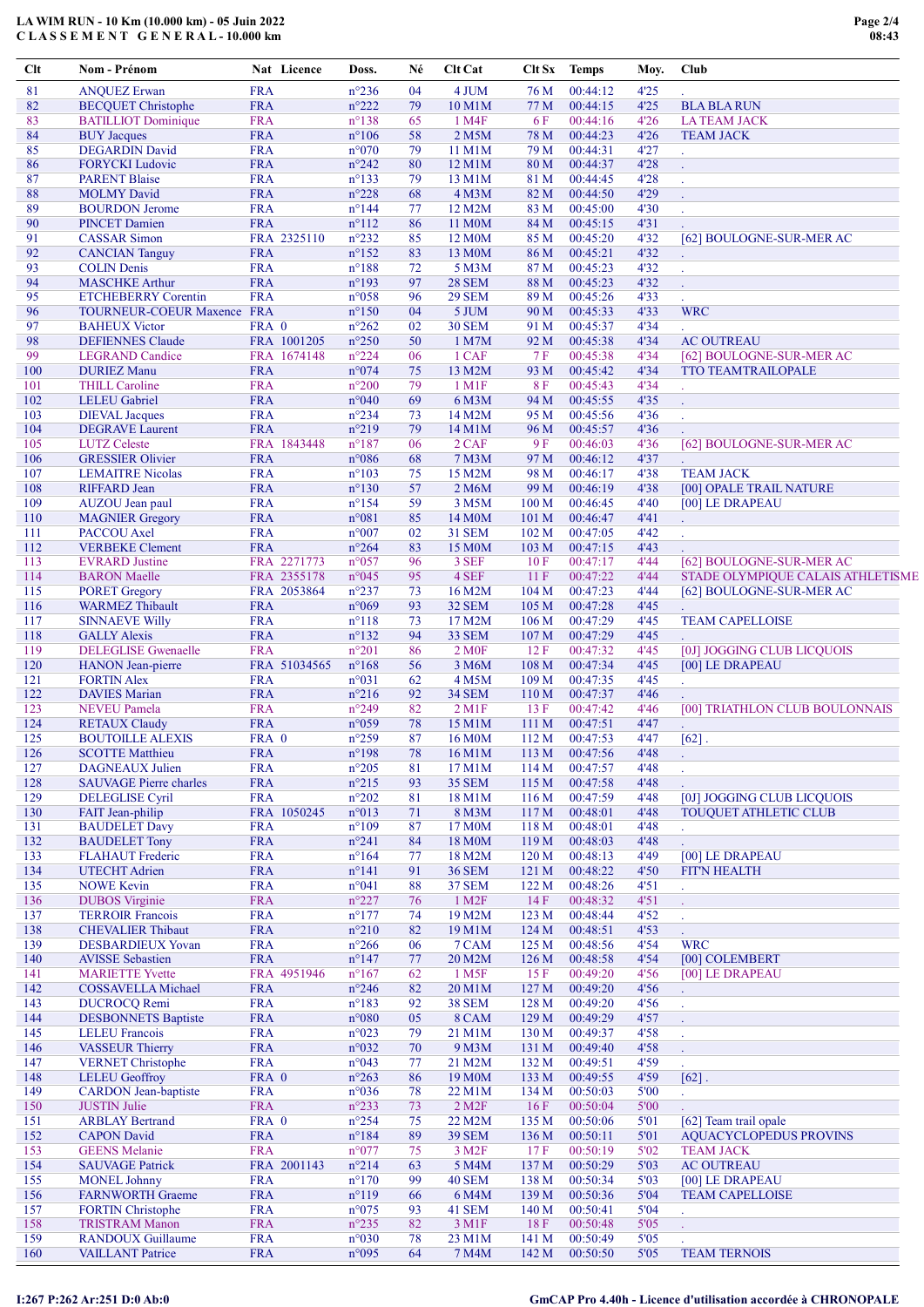## LA WIM RUN - 10 Km (10.000 km) - 05 Juin 2022 CLASSEMENT GENERAL-10.000 km

| Clt        | Nom - Prénom                                      |                          | Nat Licence                 | Doss.                            | Né       | Clt Cat                              | Clt Sx                    | <b>Temps</b>         | Moy.         | Club                                   |
|------------|---------------------------------------------------|--------------------------|-----------------------------|----------------------------------|----------|--------------------------------------|---------------------------|----------------------|--------------|----------------------------------------|
| 161        | <b>GRENON Eric</b>                                | FRA 0                    |                             | $n^{\circ}255$                   | 69       | 10 M3M                               | 143 M                     | 00:50:52             | 5'05         | ÷.                                     |
| 162        | <b>FONTAINE</b> Amelie                            | <b>FRA</b>               |                             | $n^{\circ}226$                   | 95       | 5 SEF                                | 19F                       | 00:50:56             | 5'06         |                                        |
| 163        | <b>NORMAND</b> Nadege                             | <b>FRA</b>               |                             | $n^{\circ}064$                   | 71       | 3 M3F                                | 20F                       | 00:51:04             | 5'06         | V.                                     |
| 164        | <b>DOYEZ</b> Bastien                              | <b>FRA</b>               |                             | $n^{\circ}012$                   | 94       | 42 SEM                               | 144 M                     | 00:51:05             | 5'06         | 3T                                     |
| 165<br>166 | <b>MARTIN</b> Benjamin<br><b>PARENTY Philippe</b> | <b>FRA</b><br><b>FRA</b> |                             | n°042<br>$n^{\circ}195$          | 82<br>74 | 24 M1M<br>23 M2M                     | 145 M<br>146 M            | 00:51:06<br>00:51:13 | 5'07<br>5'07 | l,<br>t.                               |
| 167        | <b>BOIDIN</b> Cyrille                             | <b>FRA</b>               |                             | $n^{\circ}051$                   | 82       | 25 M1M                               | 147 <sub>M</sub>          | 00:51:20             | 5'08         | l,                                     |
| 168        | <b>CREUNET Florine</b>                            | <b>FRA</b>               |                             | $n^{\circ}125$                   | 99       | 6 SEF                                | 21F                       | 00:51:35             | 5'09         | l,                                     |
| 169        | <b>CREUNET</b> Miguel                             |                          | FRA 1233339                 | $n^{\circ}127$                   | 72       | 11 M3M                               | 148 M                     | 00:51:37             | 5'10         | <b>AC OUTREAU</b>                      |
| 170        | <b>GOURDIN</b> Lea                                | <b>FRA</b>               |                             | $n^{\circ}117$                   | 01       | 7 SEF                                | 22F                       | 00:51:39             | 5'10         | Ü,                                     |
| 171        | <b>WALLET Nicolas</b>                             | <b>FRA</b>               |                             | $n^{\circ}203$                   | 99       | 43 SEM                               | 149 M                     | 00:51:50             | 5'11         | t,                                     |
| 172<br>173 | <b>MASCHKE Olivier</b><br><b>BOURDRON Louis</b>   | <b>FRA</b><br><b>FRA</b> |                             | $n^{\circ}192$<br>$n^{\circ}110$ | 70<br>05 | 12 M3M<br>9 CAM                      | 150 <sub>M</sub><br>151 M | 00:51:59<br>00:52:00 | 5'12<br>5'12 |                                        |
| 174        | <b>LUBRET Henri</b>                               | <b>FRA</b>               |                             | $n^{\circ}260$                   | 88       | 44 SEM                               | 152 M                     | 00:52:04             | 5'12         | ä,                                     |
| 175        | <b>BAUDELET</b> Vanessa                           | <b>FRA</b>               |                             | $n^{\circ}243$                   | 85       | 3 M <sub>OF</sub>                    | 23F                       | 00:52:06             | 5'13         | t.                                     |
| 176        | <b>DRUELLE</b> Thomas                             | <b>FRA</b>               |                             | $n^{\circ}001$                   | 02       | 45 SEM                               | 153 M                     | 00:52:07             | 5'13         |                                        |
| 177        | <b>CHOUROT</b> Lucien                             | <b>FRA</b>               |                             | $n^{\circ}160$                   | 57       | 4 M6M                                | 154 M                     | 00:52:25             | 5'14         | [00] LE DRAPEAU                        |
| 178        | <b>REGNIER Christine</b>                          | <b>FRA</b>               |                             | $n^{\circ}121$                   | 67       | 2 M4F                                | 24 F                      | 00:52:30             | 5'15         | <b>TEAM CAPELLOISE</b>                 |
| 179<br>180 | <b>TRAHAN Bruno</b><br><b>BIGAND</b> Isabelle     | <b>FRA</b>               | FRA 2197097                 | $n^{\circ}061$<br>n°092          | 76<br>93 | 24 M2M<br>8 SEF                      | 155M<br>25F               | 00:52:31<br>00:52:34 | 5'15<br>5'15 | [62] BOULOGNE-SUR-MER AC               |
| 181        | <b>BIZERAY</b> Marie                              | <b>FRA</b>               |                             | $n^{\circ}014$                   | 02       | 9 SEF                                | 26F                       | 00:52:42             | 5'16         |                                        |
| 182        | <b>BAILLIEU</b> Roseline                          | <b>FRA</b>               |                             | $n^{\circ}157$                   | 84       | 4 M <sub>OF</sub>                    | 27F                       | 00:52:48             | 5'17         | [00] LE DRAPEAU                        |
| 183        | <b>SCHERWEIT Cyril</b>                            | <b>FRA</b>               |                             | $n^{\circ}020$                   | 85       | <b>20 M0M</b>                        | 156 M                     | 00:52:51             | 5'17         | ¥,                                     |
| 184        | <b>LUBRET Remy</b>                                | <b>FRA</b>               |                             | $n^{\circ}217$                   | 80       | 26 M1M                               | 157 <sub>M</sub>          | 00:52:52             | 5'17         | L.                                     |
| 185        | <b>ANDRIEUX Jean-francois</b>                     | <b>FRA</b>               |                             | $n^{\circ}108$                   | 78       | 27 M1M                               | 158 M                     | 00:52:59             | 5'18         |                                        |
| 186<br>187 | <b>LOMBARDO Salvatore</b><br>PACCOU Alain         | <b>FRA</b><br><b>FRA</b> |                             | $n^{\circ}011$<br>n°018          | 74<br>71 | 25 M2M<br>13 M3M                     | 159 M<br>160 <sub>M</sub> | 00:53:09<br>00:53:11 | 5'19<br>5'19 | <b>JCM</b>                             |
| 188        | <b>MEDEK Vincent</b>                              | <b>FRA</b>               |                             | $n^{\circ}003$                   | 95       | <b>46 SEM</b>                        | 161 M                     | 00:53:11             | 5'19         | ä,<br>L.                               |
| 189        | <b>MASZOTA</b> Daria                              | <b>FRA</b>               |                             | $n^{\circ}017$                   | 94       | <b>10 SEF</b>                        | 28F                       | 00:53:24             | 5'20         |                                        |
| 190        | <b>FRATTINI Vickie</b>                            | <b>FRA</b>               |                             | n°037                            | 88       | <b>11 SEF</b>                        | 29F                       | 00:53:27             | 5'21         | <b>EVERGO</b>                          |
| 191        | <b>OUART</b> Christophe                           | <b>FRA</b>               |                             | $n^{\circ}076$                   | 70       | 14 M3M                               | 162 M                     | 00:53:30             | 5'21         | <b>TEAM JACK</b>                       |
| 192        | <b>WAUTHIER Vincent</b>                           | <b>FRA</b>               |                             | $n^{\circ}126$                   | 74       | 26 M2M                               | 163 M                     | 00:53:55             | 5'23         |                                        |
| 193        | <b>LECOUFFE Amandine</b>                          | <b>FRA</b>               |                             | $n^{\circ}137$                   | 81       | 4 M1F                                | 30F                       | 00:53:59             | 5'24         | <b>TEAM JACK</b>                       |
| 194<br>195 | <b>HONVAULT Nicolas</b><br><b>BONO</b> Franck     | <b>FRA</b><br><b>FRA</b> |                             | n°029<br>$n^{\circ}159$          | 75<br>71 | 27 M2M<br>15 M3M                     | 164 M<br>165 <sub>M</sub> | 00:53:59<br>00:54:06 | 5'24<br>5'25 | [00] LE DRAPEAU                        |
| 196        | <b>LACROIX Marine</b>                             | <b>FRA</b>               |                             | $n^{\circ}$ 135                  | 92       | <b>12 SEF</b>                        | 31 F                      | 00:54:11             | 5'25         | t,                                     |
| 197        | <b>NORMAND</b> Mathilde                           | <b>FRA</b>               |                             | $n^{\circ}063$                   | 05       | 3 CAF                                | 32F                       | 00:54:12             | 5'25         | $\mathcal{L}^{\pm}$                    |
| 198        | <b>GOLLIOT</b> Tifaine                            | <b>FRA</b>               |                             | $n^{\circ}107$                   | 90       | <b>13 SEF</b>                        | 33 F                      | 00:54:15             | 5'25         |                                        |
| 199        | <b>VIGREUX Jeremy</b>                             | <b>FRA</b>               |                             | $n^{\circ}136$                   | 77       | 28 M2M                               | 166 <sub>M</sub>          | 00:54:30             | 5'27         | [00] SAINT MARTIN ATHLETISME           |
| 200        | MALFOY Jean pierre                                | <b>FRA</b>               |                             | $n^{\circ}067$                   | 53       | 5 M6M                                | 167 M                     | 00:54:31             | 5'27         | [00] SAINT MARTIN ATHLETISME           |
| 201<br>202 | <b>VAILLANT</b> Jeanne<br><b>CADART</b> Frederic  | <b>FRA</b><br><b>FRA</b> |                             | $n^{\circ}209$<br>$n^{\circ}185$ | 94<br>76 | <b>14 SEF</b><br>29 M2M              | 34 F<br>168 M             | 00:54:46<br>00:54:58 | 5'29<br>5'30 | <b>RCA CANICROSS</b><br>V,             |
| 203        | <b>MOLEUX Vincent</b>                             | <b>FRA</b>               |                             | $n^{\circ}196$                   | 78       | 28 M1M                               | 169 <sub>M</sub>          | 00:55:11             | 5'31         | t.                                     |
| 204        | <b>MAGNE</b> Nathalie                             | <b>FRA</b>               |                             | $n^{\circ}028$                   | 72       | $4$ M3F                              | 35 F                      | 00:55:12             | 5'31         |                                        |
| 205        | <b>CHALOT</b> Monique                             | <b>FRA</b>               |                             | $n^{\circ}071$                   | 61       | 2 M5F                                | 36F                       | 00:55:14             | 5'31         | [00] SAINT MARTIN ATHLETISME           |
| 206        | ROCHOY Michael                                    | <b>FRA</b>               |                             | n°099                            | 86       | 21 M0M                               | 170 M                     | 00:55:20             | 5'32         |                                        |
| 207<br>208 | <b>HAVART</b> Constance<br><b>MARCO</b> Manuel    | <b>FRA</b><br><b>FRA</b> |                             | n°024<br>$n^{\circ}239$          | 96<br>86 | <b>15 SEF</b><br>22 M <sub>0</sub> M | 37 F                      | 00:55:21<br>00:56:00 | 5'32<br>5'36 | ä,                                     |
| 209        | <b>MARLARD</b> Pascaline                          | <b>FRA</b>               |                             | $n^{\circ}171$                   | 75       | 4 M2F                                | 171 M<br>38F              | 00:56:00             | 5'36         | l,<br>[00] LE DRAPEAU                  |
| 210        | <b>NEGRI Pascale</b>                              | <b>FRA</b>               |                             | n°044                            | 74       | 5 M2F                                | 39F                       | 00:56:17             | 5'38         |                                        |
| 211        | <b>BAILLIEU Christian</b>                         | <b>FRA</b>               |                             | $n^{\circ}158$                   | 68       | 16 M3M                               | 172M                      | 00:56:29             | 5'39         | [00] LE DRAPEAU                        |
| 212        | <b>MANSARD Alexis</b>                             | <b>FRA</b>               |                             | n°078                            | 03       | 6 JUM                                | 173 M                     | 00:56:37             | 5'40         | [00] SAINT MARTIN ATHLETISME           |
| 213        | <b>LEBON</b> Audrey                               | <b>FRA</b>               |                             | $n^{\circ}120$                   | 80       | 5 M1F                                | 40 F                      | 00:56:42             | 5'40         | <b>TEAM CAPELLOISE</b>                 |
| 214<br>215 | <b>LECUYER Romain</b><br><b>LEFRANC Guy</b>       | <b>FRA</b><br><b>FRA</b> |                             | $n^{\circ}134$<br>n°073          | 89<br>70 | 47 SEM<br>17 M3M                     | 174 M<br>175M             | 00:56:46<br>00:56:49 | 5'41<br>5'41 | ¥.                                     |
| 216        | <b>MASSON Nathalie</b>                            |                          | FRA 2275756                 | $n^{\circ}123$                   | 66       | 3 M4F                                | 41 F                      | 00:57:16             | 5'44         | l.<br><b>AC OUTREAU</b>                |
| 217        | <b>CARDON</b> Charlotte                           | <b>FRA</b>               |                             | $n^{\circ}035$                   | 83       | 5 M <sub>OF</sub>                    | 42 F                      | 00:57:28             | 5'45         | ¥.                                     |
| 218        | <b>METZ</b> Julia                                 | <b>FRA</b>               |                             | $n^{\circ}181$                   | 90       | <b>16 SEF</b>                        | 43 F                      | 00:57:42             | 5'46         | $\mathcal{L}$                          |
| 219        | <b>MASCHKE</b> Veronique                          | <b>FRA</b>               |                             | $n^{\circ}191$                   | 72       | 5 M3F                                | 44 F                      | 00:57:42             | 5'46         | Ü,                                     |
| 220<br>221 | <b>DEBAS</b> Gerard                               | <b>FRA</b><br><b>FRA</b> |                             | n°083<br>$n^{\circ}072$          | 49       | 2 M7M                                | 176M<br>177 M             | 00:57:49<br>00:57:59 | 5'47<br>5'48 | $[62]$ NL                              |
| 222        | <b>GASPARIN Stanislas</b><br><b>DELABY</b> Marion | <b>FRA</b>               |                             | $n^{\circ}052$                   | 80<br>84 | 29 M1M<br>6 M <sub>OF</sub>          | 45 F                      | 00:58:06             | 5'49         | V.<br>ç.                               |
| 223        | <b>CHEUVA Alanis</b>                              | FRA 0                    |                             | $n^{\circ}258$                   | 02       | <b>17 SEF</b>                        | 46 F                      | 00:58:08             | 5'49         | $\mathcal{L}$                          |
| 224        | DALLERY-BLET Valentin                             | <b>FRA</b>               |                             | $n^{\circ}066$                   | 99       | 48 SEM                               | 178 M                     | 00:59:03             | 5'54         |                                        |
| 225        | <b>SIABAS</b> Jean michel                         | <b>FRA</b>               |                             | $n^{\circ}173$                   | 64       | 8 M4M                                | 179M                      | 00:59:20             | 5'56         | [00] SAINT MARTIN ATHLETISME           |
| 226        | <b>FARGUES Helene</b>                             | <b>FRA</b>               |                             | $n^{\circ}102$                   | 86       | <b>7 MOF</b>                         | 47 F                      | 00:59:37             | 5'58         | L.                                     |
| 227<br>228 | <b>HANON Liliane</b><br><b>DELEGLISE Marine</b>   |                          | FRA 41332690<br>FRA 1894966 | $n^{\circ}166$<br>$n^{\circ}220$ | 56<br>05 | 1 M <sub>6F</sub><br>4 CAF           | 48 F<br>49 F              | 00:59:41<br>00:59:44 | 5'58<br>5'58 | [00] LE DRAPEAU<br>[62] S/L MARQUISE A |
| 229        | <b>AUCHATRAIRE Laetitia</b>                       | <b>FRA</b>               |                             | n°097                            | 74       | 6 M2F                                | 50 F                      | 01:00:02             | 6'00         | t.                                     |
| 230        | <b>BOUTOILLE Damien</b>                           |                          | FRA 2024963                 | $n^{\circ}122$                   | 72       | 18 M3M                               | 180 M                     | 01:00:02             | 6'00         | <b>AS BEGARD</b>                       |
| 231        | <b>DUREUX</b> Charlotte                           | <b>FRA</b>               |                             | $n^{\circ}163$                   | 91       | <b>18 SEF</b>                        | 51 F                      | 01:00:03             | 6'00         | [00] LE DRAPEAU                        |
| 232        | <b>KAMPHONER Ralph</b>                            | <b>GER</b>               |                             | $n^{\circ}252$                   | 70       | 19 M3M                               | 181 M                     | 01:00:03             | 6'00         | V.                                     |
| 233        | <b>EVRARD Stecy</b>                               | <b>FRA</b>               |                             | $n^{\circ}149$                   | 01       | <b>19 SEF</b>                        | 52 F                      | 01:00:08             | 6'01         | ä,                                     |
| 234<br>235 | LE BIGOT Adele<br><b>LAURENT Victor</b>           | <b>FRA</b><br><b>FRA</b> |                             | n°009<br>$n^{\circ}148$          | 93<br>01 | <b>20 SEF</b><br>49 SEM              | 53 F<br>182 M             | 01:00:11<br>01:00:14 | 6'01<br>6'01 | l.                                     |
| 236        | <b>NOURTIER Florentin</b>                         | <b>FRA</b>               |                             | $n^{\circ}238$                   | 87       | 23 M <sub>0</sub> M                  | 183 M                     | 01:00:30             | 6'03         | ä,                                     |
| 237        | <b>HARFAUX Oceane</b>                             | <b>FRA</b>               |                             | $n^{\circ}189$                   | $00\,$   | <b>21 SEF</b>                        | 54 F                      | 01:00:38             | 6'04         | $\mathcal{L}$                          |
| 238        | <b>PRIMA Fabienne</b>                             | <b>FRA</b>               |                             | n°034                            | 73       | 7 M <sub>2</sub> F                   | 55 F                      | 01:00:44             | 6'04         | ä,                                     |
| 239        | <b>DELATTRE Clementine</b>                        | <b>FRA</b>               |                             | $n^{\circ}053$                   | 95       | <b>22 SEF</b>                        | 56F                       | 01:01:25             | 6'08         |                                        |
| 240        | <b>CARON</b> Lyuba                                | <b>FRA</b>               |                             | $n^{\circ}068$                   | 49       | 1 M7F                                | 57 F                      | 01:01:25             | 6'08         | <b>[00] SAINT MARTIN ATHLETISME</b>    |